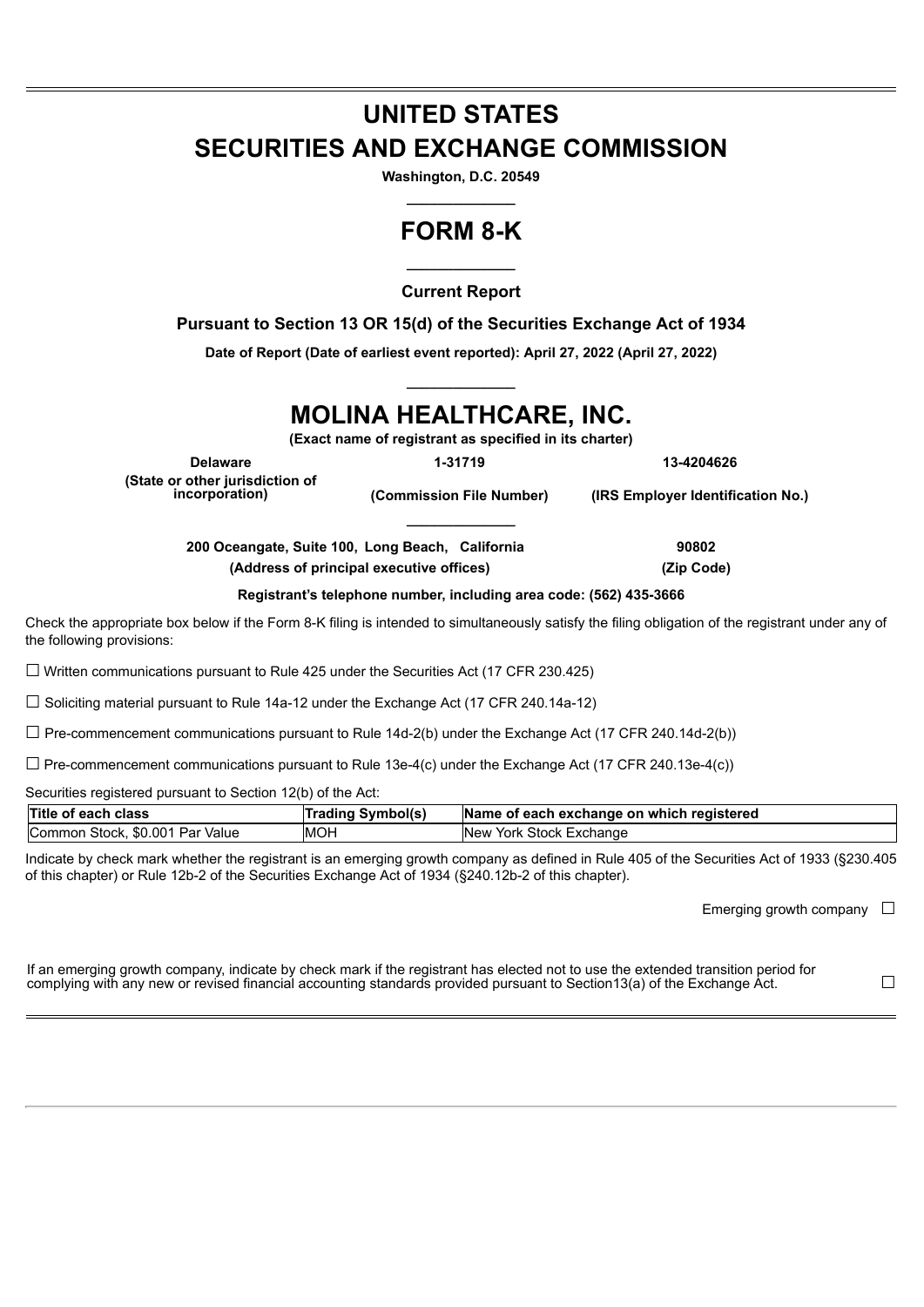#### **Item 2.02. Results of Operations and Financial Condition.**

On April 27, 2022, Molina Healthcare, Inc. (the "Company") issued a press release reporting its financial results for the first quarter ended March 31, 2022 and increasing its previously announced full-year 2022 guidance with respect to GAAP earnings per diluted share and premium revenue. The full text of the press release is included as Exhibit 99.1 to this report. The information contained in the website cited in the press release is not part of this report.

Note: The information in this Form 8-K and the exhibits attached hereto shall not be deemed to be "filed" for purposes of Section 18 of the Securities Exchange Act of 1934, as amended (the "Exchange Act"), or otherwise subject to the liabilities of that section, nor shall it be deemed incorporated by reference in any filing under the Securities Act of 1933, as amended, or the Exchange Act, except as expressly set forth by specific reference in such a filing.

#### **Item 9.01. Financial Statements and Exhibits.**

(d) Exhibits:

#### **Exhibit No. Description**

- 99.1 Press release of Molina [Healthcare,](#page-3-0) Inc., issued April 27, 2022, reporting financial results for the first quarter ended March 31, 2022 and increasing full-year 2022 premium revenue and earnings.
- 104 Cover Page information from Molina Healthcare, Inc.'s Current Report on Form 8-K filed on April 27, 2022 formatted in iXBRL (Inline Extensible Business Reporting Language).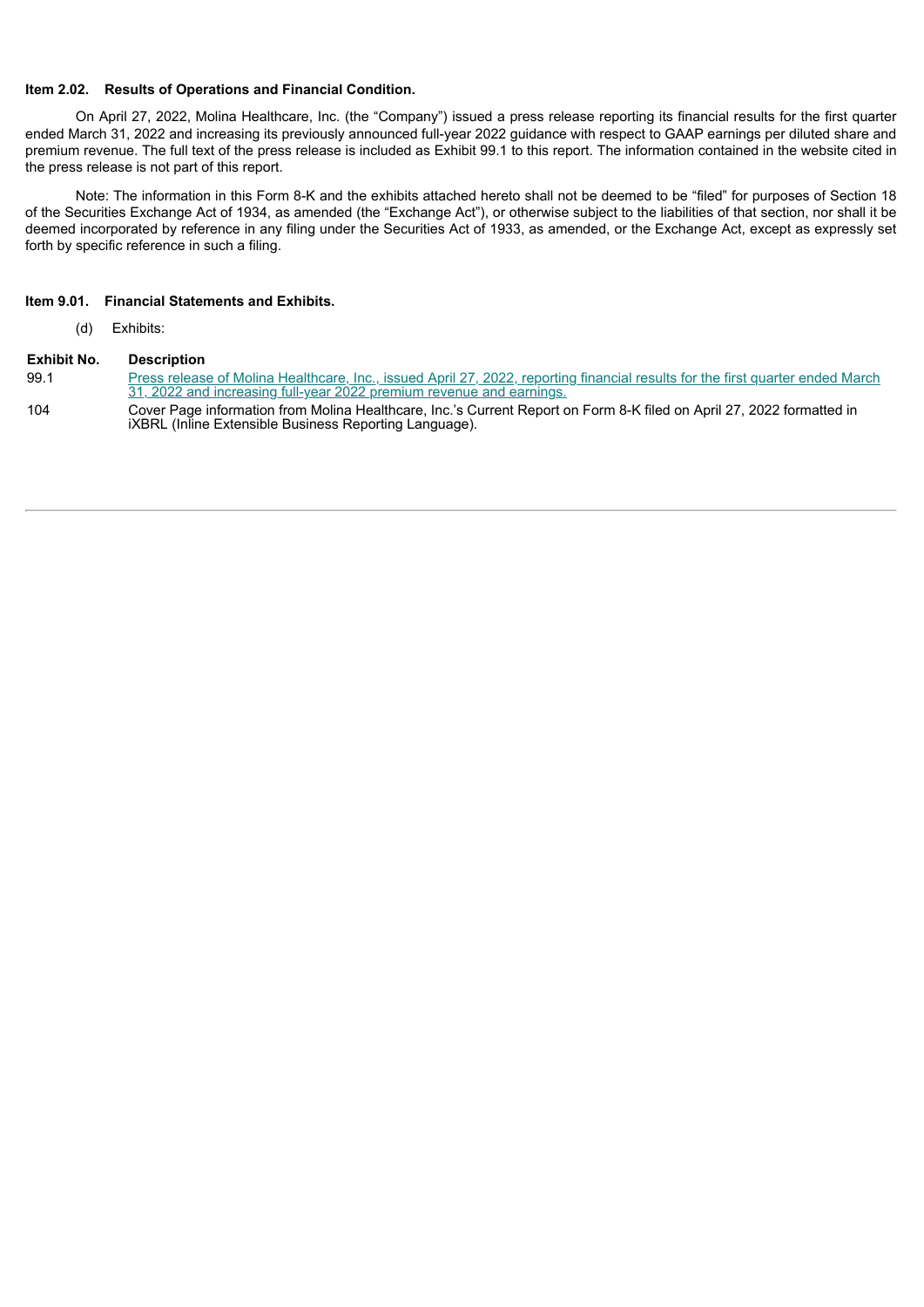#### **SIGNATURE**

Pursuant to the requirements of the Securities Exchange Act of 1934, the registrant has duly caused this report to be signed on its behalf by the undersigned hereunto duly authorized.

MOLINA HEALTHCARE, INC.

Date: April 27, 2022 By:

*/s/ Jeff D. Barlow*

Jeff D. Barlow Chief Legal Officer and Secretary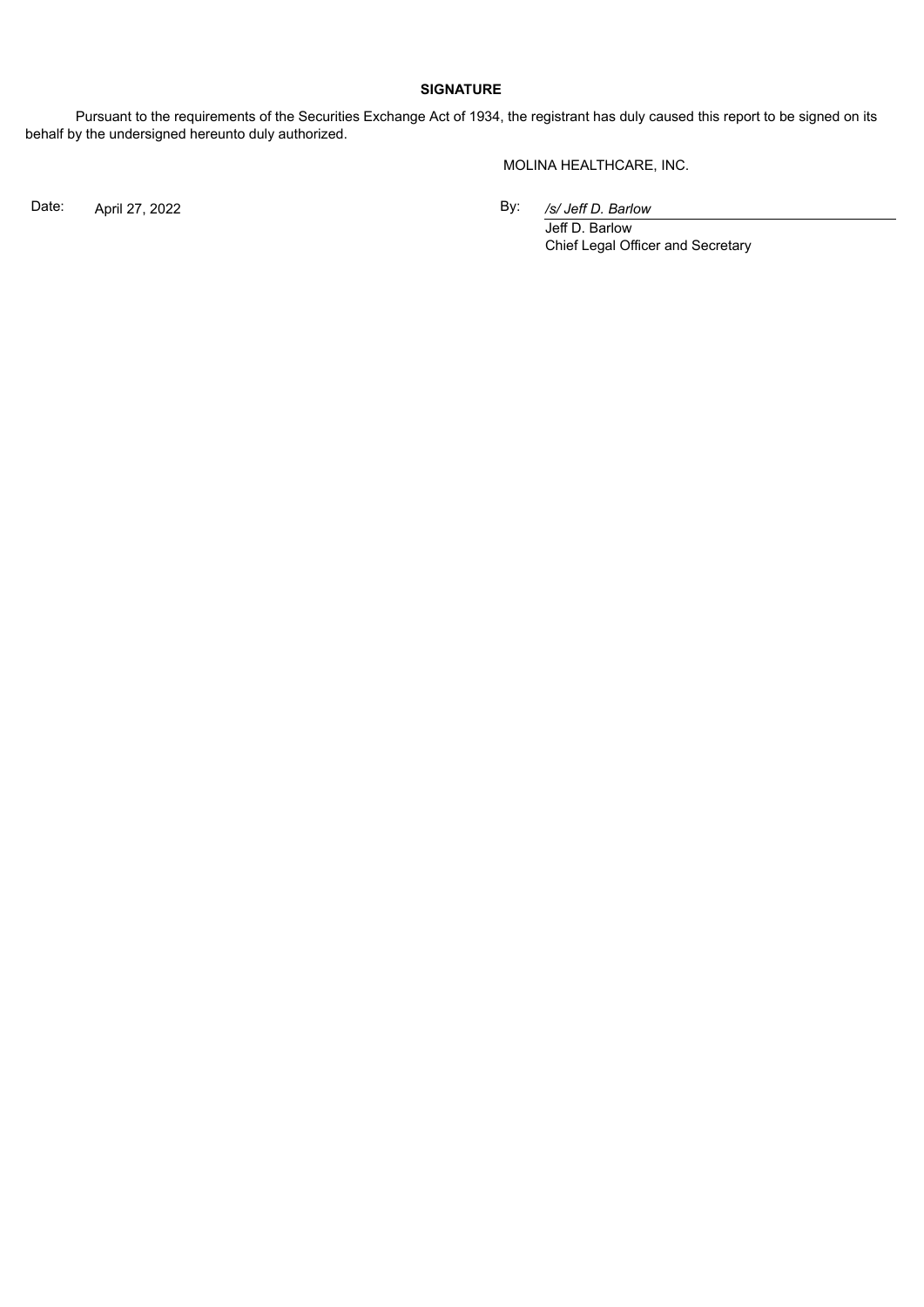

<span id="page-3-0"></span>**News Release Investor Contact:** Joseph Krocheski, Joseph.Krocheski@molinahealthcare.com, 562-951-8382 **Media Contact:** Caroline Zubieta, Caroline.Zubieta@molinahealthcare.com, 562-951-1588

> **Molina Healthcare Reports First Quarter 2022 Financial Results** *Increases Full-Year 2022 Revenue and Earnings Guidance*

**Long Beach, Calif, April 27, 2022** – Molina Healthcare, Inc. (NYSE: MOH) (the "Company") today reported first quarter 2022 GAAP earnings per diluted share of \$4.39 and adjusted earnings per diluted share of \$4.90. Financial results are summarized below:

|                                                                                    |         | <b>Quarter ended</b><br>March 31, |
|------------------------------------------------------------------------------------|---------|-----------------------------------|
|                                                                                    | 2022    | 2021                              |
| (In millions, except per-share results)                                            |         |                                   |
| <b>Premium Revenue</b>                                                             | \$7,531 | \$6,306                           |
| <b>Total Revenue</b>                                                               | \$7,770 | \$6,522                           |
| GAAP:                                                                              |         |                                   |
| Net Income                                                                         | \$258   | \$228                             |
| EPS - Diluted                                                                      | \$4.39  | \$3.89                            |
| Medical Care Ratio (MCR)                                                           | 87.1%   | 86.8%                             |
| G&A Ratio                                                                          | 7.4%    | 7.3%                              |
| After-tax Margin                                                                   | 3.3%    | 3.5%                              |
| Adjusted:                                                                          |         |                                   |
| Net Income                                                                         | \$288   | \$260                             |
| EPS - Diluted                                                                      | \$4.90  | \$4.44                            |
| G&A Ratio                                                                          | 7.1%    | 7.0%                              |
| After-tax Margin                                                                   | $3.7\%$ | 4.0%                              |
| See the Reconciliation of Unaudited Non-GAAP Financial Measures at the end of this |         |                                   |

#### **Quarter Highlights**

- As of March 31, 2022, the Company served approximately 5.1 million members, an increase of 480,000 members or 10% compared to March 31, 2021.
- Premium revenue was approximately \$7.5 billion for the first quarter of 2022, an increase of 19% compared to the first quarter of 2021.
- GAAP earnings were \$4.39 per diluted share.
- Adjusted earnings were \$4.90 per diluted share.

*release.*

- The net effect of COVID decreased net income by approximately \$0.57 per diluted share in the first quarter of 2022.
- The Company increased its full year 2022 premium revenue guidance to approximately \$29.25 billion, compared to its previous guidance of approximately \$28.5 billion.
- The Company increased its full year 2022 adjusted earnings guidance to no less than \$17.10 per diluted share, compared to its previous guidance of no less than \$17.00 per diluted share.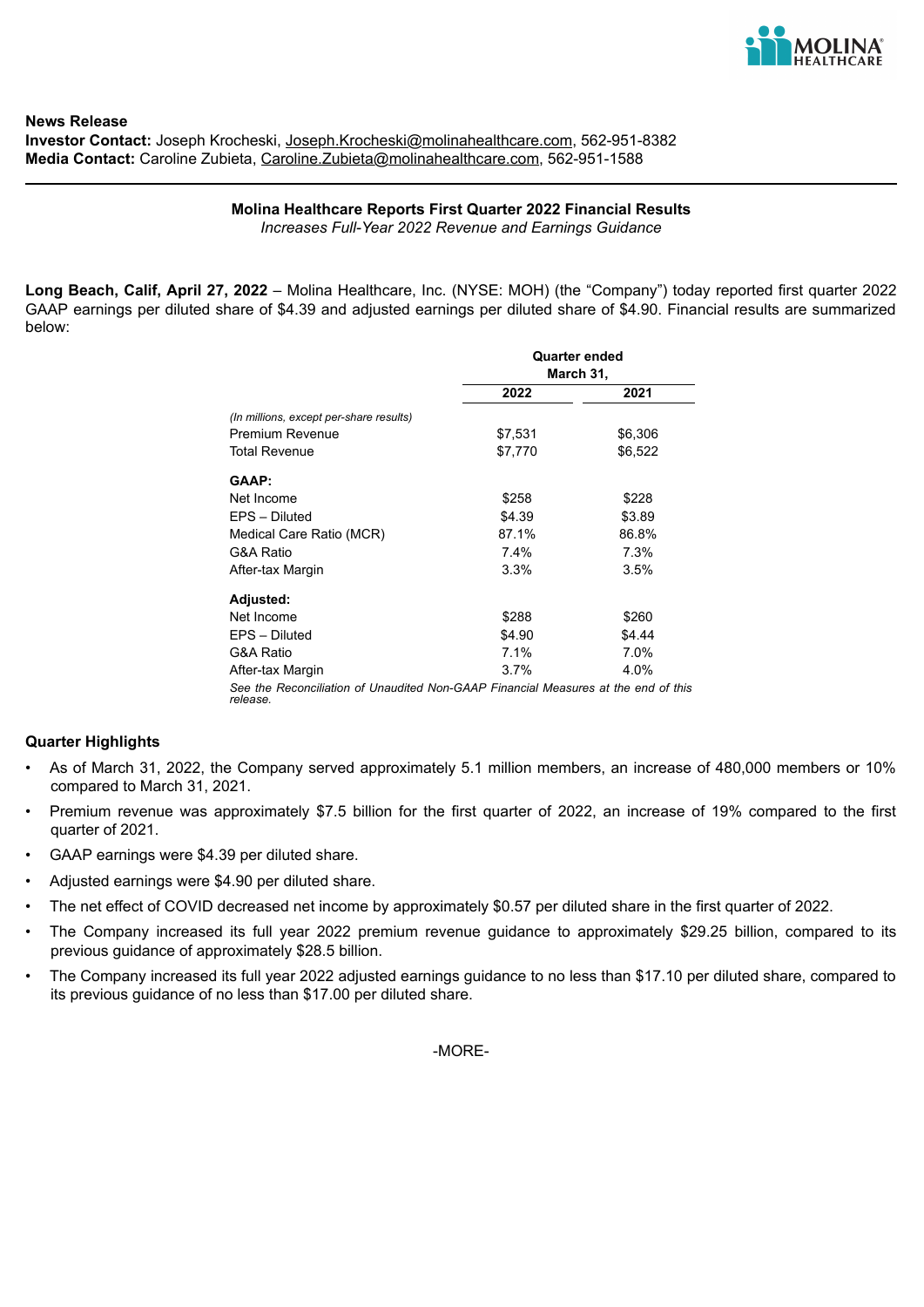Molina Healthcare, Inc. Announces First Quarter 2022 Results Page 2 April 27, 2022

"We are very pleased with our first quarter results," said Joseph Zubretsky, President and Chief Executive Officer. "We are maintaining strong momentum across each dimension of our strategy by delivering high quality health care for members, achieving meaningful top line growth, and producing attractive margins. The Company's performance continues to validate our long-term strategy and its value creation potential."

#### **Premium Revenue**

Premium revenue was approximately \$7.5 billion for the first quarter of 2022, an increase of 19% compared to the first quarter of 2021. The higher premium revenue reflects increased organic membership in the Medicaid and Medicare lines of business and the impact of acquisitions.

#### **Net Income**

Net income for the first quarter of 2022 was \$4.39 per diluted share, compared to \$3.89 per diluted share in the first quarter of 2021. Adjusted net income for the first quarter of 2022 was \$4.90 per diluted share, compared to \$4.44 per diluted share in the first quarter of 2021. The net effect of COVID decreased the first quarter of 2022 GAAP and adjusted EPS by \$0.57 per diluted share, compared to a negligible impact in the first quarter of 2021.

#### **Medical Care Ratio**

The consolidated MCR for the first quarter of 2022 was 87.1%, compared to 86.8% for first quarter of 2021. The net effect of COVID added approximately 50 basis points to the consolidated MCR. In the prior year, the net effect of COVID was negligible. In both periods, the impact varied by line of business.

- The Medicaid MCR of 88.1% was in line with the Company's long-term target. The net effect of COVID added approximately 10 basis points in the quarter.
- The Medicare MCR of 86.5% was favorable to the Company's long-term target. The net effect of COVID added approximately 190 basis points in the quarter.
- The Marketplace MCR of 78.6% was in line with the Company's long-term target and reflects the successful execution of the Company's product repositioning strategy. The net effect of COVID added approximately 270 basis points in the quarter.

#### **General and Administrative Expense Ratio**

The G&A ratio for the first quarter of 2022 was 7.4%, compared to 7.3% for the first quarter of 2021. The adjusted G&A ratio was 7.1% for the first quarter, compared to 7.0% for the first quarter of 2021 reflecting temporary labor challenges and one-time items.

#### **Balance Sheet**

Cash and investments at the parent company were \$250 million as of March 31, 2022, compared to \$348 million as of December 31, 2021.

#### **Cash Flow**

Operating cash flow for the first quarter of 2022 was \$363 million and was lower compared to the first quarter of 2021, primarily due to the net impact of timing differences in government receivables and payables and partially offset by an increase in net earnings.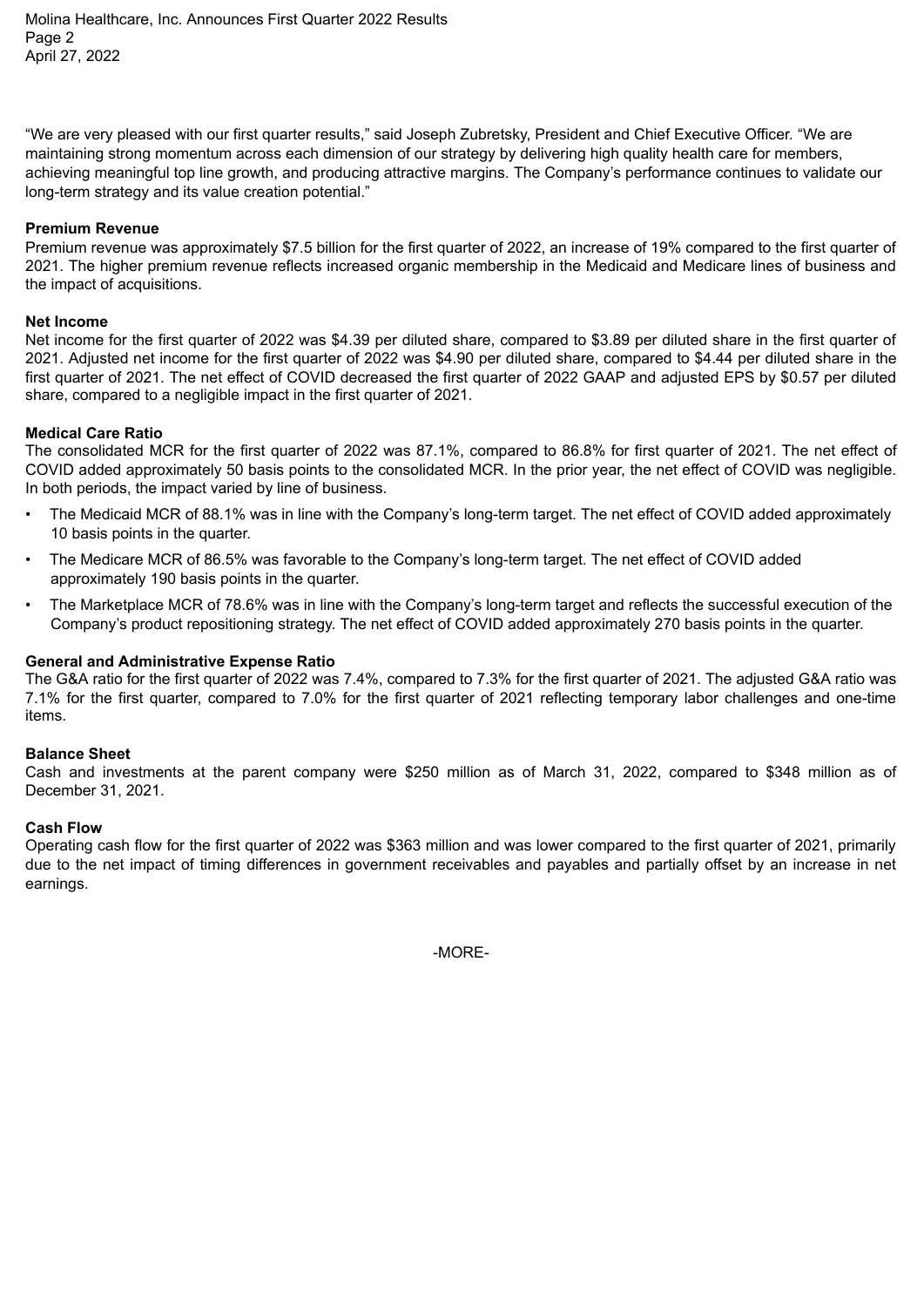Molina Healthcare, Inc. Announces First Quarter 2022 Results Page 3 April 27, 2022

#### **2022 Guidance**

Premium revenue for full year 2022 is now expected to be approximately \$29.25 billion, compared to the previous guidance of approximately \$28.5 billion. The guidance increase of approximately \$750 million includes the extension of the Public Health Emergency from April to July, higher Marketplace membership, and pass through revenue payments.

The Company increased its full year 2022 adjusted earnings guidance to no less than \$17.10 per diluted share, compared to the previous guidance of no less than \$17.00 per diluted share, reflecting:

- Strong first quarter 2022 performance and expected underlying business strength in the rest of the year; and,
- Margin associated with the increase in premium revenue guidance; partially offset by,
- A \$0.50 per diluted share increase in projected net effect of COVID.

See the Reconciliation of Unaudited Non-GAAP Financial Measures at the end of this release.

#### **Conference Call**

Management is hosting a conference call and webcast to discuss Molina Healthcare's first quarter 2022 results at 8:00 a.m. Eastern Time on Thursday, April 28, 2022. The number to call for the interactive teleconference is (877) 883-0383 and the confirmation number is 6168107. A telephonic replay of the conference call will be available through Thursday, May 12, 2022, by dialing (877) 344-7529 and entering confirmation number 3378643. A live audio broadcast of this conference call will be available on Molina Healthcare's website, molinahealthcare.com. A 30-day online replay will be available approximately an hour following the conclusion of the live broadcast.

#### **About Molina Healthcare**

Molina Healthcare, Inc., a FORTUNE 500 company (currently ranked 155), provides managed healthcare services under the Medicaid and Medicare programs and through the state insurance marketplaces. Molina Healthcare served approximately 5.1 million members as of March 31, 2022, located across 19 states. For more information about Molina Healthcare, please visit molinahealthcare.com.

#### **Safe Harbor Statement under the Private Securities Litigation Reform Act of 1995**

This earnings release and the Company's accompanying oral remarks contain forward-looking statements regarding its 2022 guidance, as well as its plans and expectations regarding future developments. Actual results could differ materially due to numerous known and unknown risks and uncertainties. These risks and uncertainties are discussed under the headings "Forward-Looking Statements," and "Risk Factors," in the Company's Annual Report on Form 10-K for the year ended December 31, 2021, which is on file with the SEC, and also in its Quarterly Report on Form 10-Q for the three months ended March 31, 2022, which the Company expects to file on or about April 28, 2022.

These reports can be accessed under the investor relations tab of the Company's website or on the SEC's website at sec.gov. Given these risks and uncertainties, the Company can give no assurances that its forward-looking statements will prove to be accurate, or that any other results or developments projected or contemplated by its forward-looking statements will in fact occur, and the Company cautions investors not to place undue reliance on these statements. All forward-looking statements in this release represent the Company's judgment as of April 27, 2022, and, except as otherwise required by law, the Company disclaims any obligation to update any forward-looking statement to conform the statement to actual results or changes in its expectations.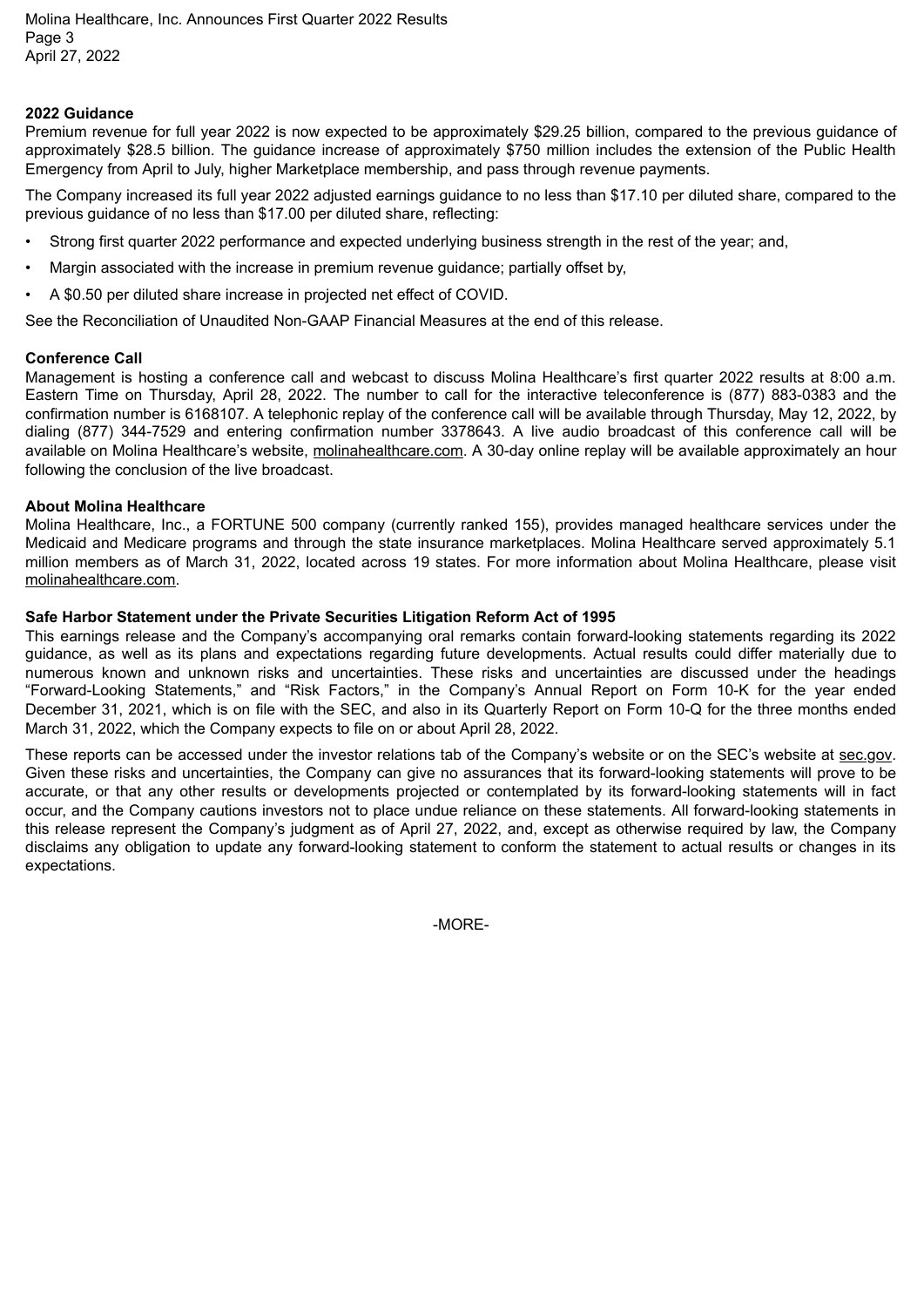### **MOLINA HEALTHCARE, INC. UNAUDITED CONSOLIDATED STATEMENTS OF INCOME**

|                                             | <b>Three Months Ended</b><br>March 31,  |        |  |  |
|---------------------------------------------|-----------------------------------------|--------|--|--|
|                                             | 2022                                    | 2021   |  |  |
|                                             | (In millions, except per-share amounts) |        |  |  |
| Revenue:                                    |                                         |        |  |  |
| Premium revenue                             | \$<br>\$<br>7,531                       | 6,306  |  |  |
| Premium tax revenue                         | 208                                     | 187    |  |  |
| Investment income                           | 11                                      | 9      |  |  |
| Other revenue                               | 20                                      | 20     |  |  |
| <b>Total revenue</b>                        | 7,770                                   | 6,522  |  |  |
| Operating expenses:                         |                                         |        |  |  |
| Medical care costs                          | 6,563                                   | 5,474  |  |  |
| General and administrative expenses         | 571                                     | 473    |  |  |
| Premium tax expenses                        | 208                                     | 187    |  |  |
| Depreciation and amortization               | 40                                      | 33     |  |  |
| Other                                       | 16                                      | 20     |  |  |
| Total operating expenses                    | 7,398                                   | 6,187  |  |  |
| Operating income                            | 372                                     | 335    |  |  |
| Other expenses, net:                        |                                         |        |  |  |
| Interest expense                            | 28                                      | 30     |  |  |
| Total other expenses, net                   | 28                                      | 30     |  |  |
| Income before income tax expense            | 344                                     | 305    |  |  |
| Income tax expense                          | 86                                      | 77     |  |  |
| Net income                                  | \$<br>258<br>\$                         | 228    |  |  |
| Net income per share - Diluted              | \$<br>4.39<br>\$                        | 3.89   |  |  |
|                                             |                                         |        |  |  |
| Diluted weighted average shares outstanding | 58.7                                    | 58.6   |  |  |
| <b>Operating Statistics:</b>                |                                         |        |  |  |
| Medical care ratio                          | 87.1%                                   | 86.8%  |  |  |
| G&A ratio                                   | 7.4 %                                   | 7.3 %  |  |  |
| Premium tax ratio                           | 2.7%                                    | 2.9%   |  |  |
| Effective income tax rate                   | 25.0%                                   | 25.2 % |  |  |
| After-tax margin                            | 3.3%                                    | 3.5%   |  |  |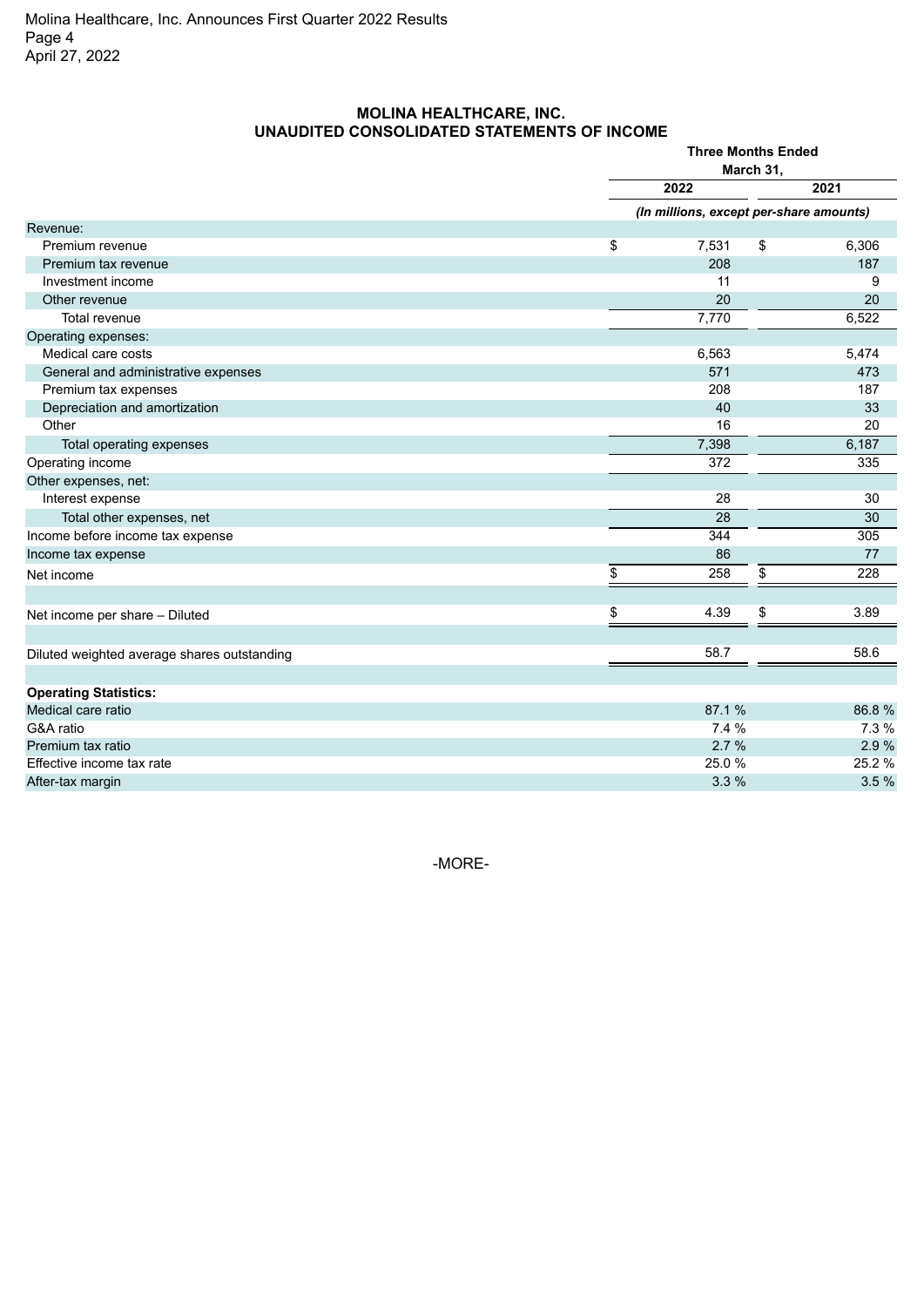### **MOLINA HEALTHCARE, INC. CONSOLIDATED BALANCE SHEETS**

|                                                                                                                                                                 | March 31,<br>2022                                                      |    | December 31,<br>2021 |
|-----------------------------------------------------------------------------------------------------------------------------------------------------------------|------------------------------------------------------------------------|----|----------------------|
|                                                                                                                                                                 | <b>Unaudited</b><br>(Dollars in millions,<br>except per-share amounts) |    |                      |
| <b>ASSETS</b>                                                                                                                                                   |                                                                        |    |                      |
| Current assets:                                                                                                                                                 |                                                                        |    |                      |
| Cash and cash equivalents                                                                                                                                       | \$<br>4,804                                                            | \$ | 4,438                |
| Investments                                                                                                                                                     | 2,988                                                                  |    | 3,202                |
| Receivables                                                                                                                                                     | 2,156<br>198                                                           |    | 2,177<br>247         |
| Prepaid expenses and other current assets                                                                                                                       |                                                                        |    |                      |
| Total current assets                                                                                                                                            | 10,146                                                                 |    | 10,064               |
| Property, equipment, and capitalized software, net                                                                                                              | 393                                                                    |    | 396                  |
| Goodwill and intangible assets, net                                                                                                                             | 1,305                                                                  |    | 1,252                |
| <b>Restricted investments</b>                                                                                                                                   | 221                                                                    |    | 212                  |
| Deferred income taxes                                                                                                                                           | 114                                                                    |    | 106                  |
| Other assets                                                                                                                                                    | 181                                                                    |    | 179                  |
| <b>Total assets</b>                                                                                                                                             | \$<br>12,360                                                           | \$ | 12,209               |
|                                                                                                                                                                 |                                                                        |    |                      |
| <b>LIABILITIES AND STOCKHOLDERS' EQUITY</b>                                                                                                                     |                                                                        |    |                      |
| <b>Current liabilities:</b>                                                                                                                                     |                                                                        |    |                      |
| Medical claims and benefits payable                                                                                                                             | \$<br>3,601                                                            | \$ | 3,363                |
| Amounts due government agencies                                                                                                                                 | 2,613                                                                  |    | 2,472                |
| Accounts payable, accrued liabilities and other                                                                                                                 | 809                                                                    |    | 842                  |
| Deferred revenue                                                                                                                                                | 18                                                                     |    | 370                  |
| <b>Total current liabilities</b>                                                                                                                                | 7,041                                                                  |    | 7,047                |
| Long-term debt                                                                                                                                                  | 2,174                                                                  |    | 2,173                |
| Finance lease liabilities                                                                                                                                       | 217                                                                    |    | 219                  |
| Other long-term liabilities                                                                                                                                     | 134                                                                    |    | 140                  |
| <b>Total liabilities</b>                                                                                                                                        | 9.566                                                                  |    | 9.579                |
| Stockholders' equity:                                                                                                                                           |                                                                        |    |                      |
| Common stock, \$0.001 par value, 150 million shares authorized; outstanding: 59 million shares at<br>March 31, 2022, and 58 million shares at December 31, 2021 |                                                                        |    |                      |
| Preferred stock, \$0.001 par value; 20 million shares authorized, no shares issued and outstanding                                                              |                                                                        |    |                      |
| Additional paid-in capital                                                                                                                                      | 218                                                                    |    | 236                  |
| Accumulated other comprehensive loss                                                                                                                            | (81)                                                                   |    | (5)                  |
| Retained earnings                                                                                                                                               | 2,657                                                                  |    | 2,399                |
| Total stockholders' equity                                                                                                                                      | 2,794                                                                  |    | 2,630                |
| Total liabilities and stockholders' equity                                                                                                                      | \$<br>12,360                                                           | \$ | 12,209               |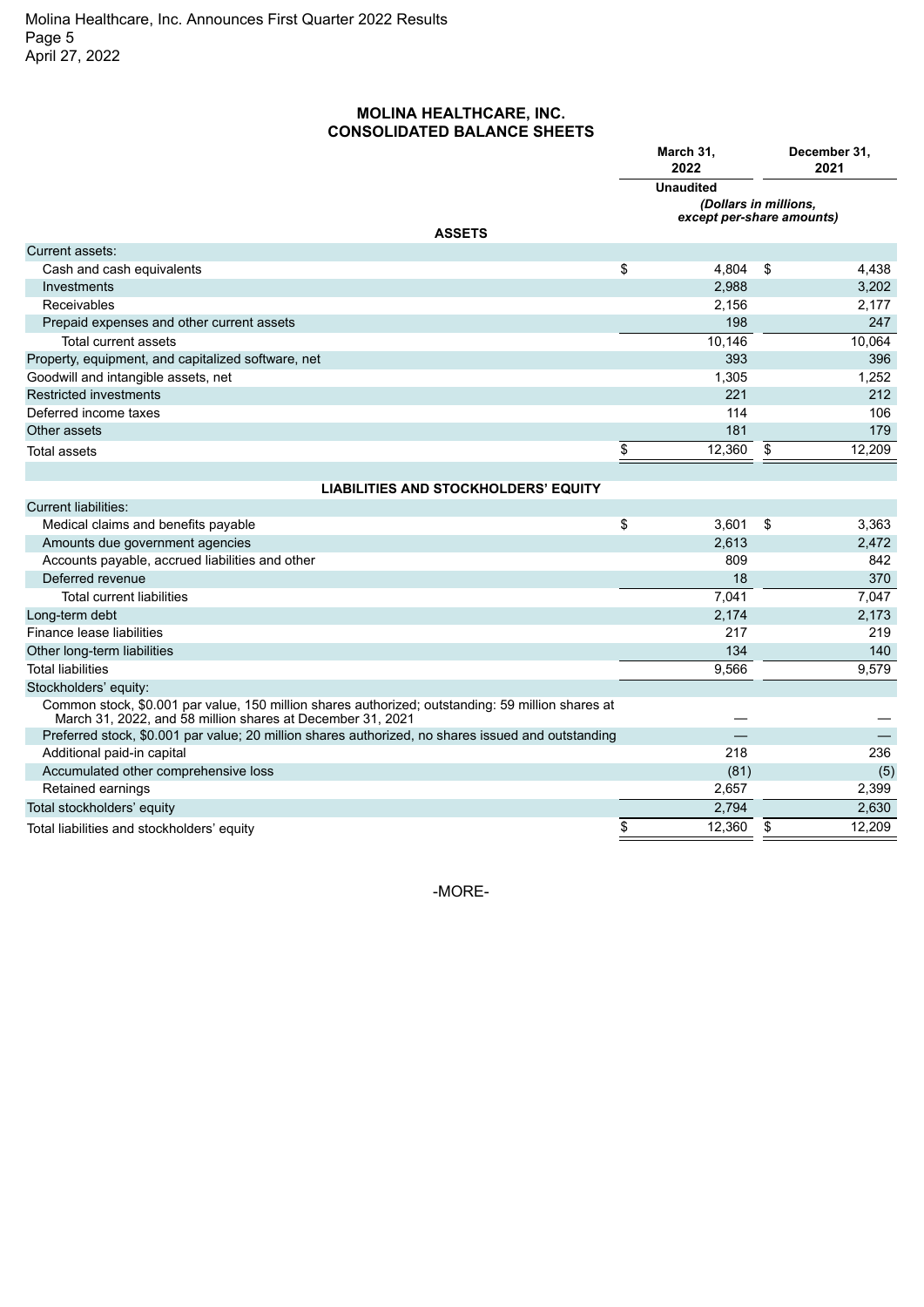## **MOLINA HEALTHCARE, INC. UNAUDITED CONDENSED CONSOLIDATED STATEMENTS OF CASH FLOWS**

|                                                                                         | <b>Three Months Ended</b><br>March 31, |               |    |       |  |
|-----------------------------------------------------------------------------------------|----------------------------------------|---------------|----|-------|--|
|                                                                                         | 2022                                   |               |    | 2021  |  |
|                                                                                         |                                        | (In millions) |    |       |  |
| Operating activities:                                                                   |                                        |               |    |       |  |
| Net income                                                                              | \$                                     | 258           | \$ | 228   |  |
| Adjustments to reconcile net income to net cash provided by operating activities:       |                                        |               |    |       |  |
| Depreciation and amortization                                                           |                                        | 40            |    | 33    |  |
| Deferred income taxes                                                                   |                                        | 16            |    | 6     |  |
| Share-based compensation                                                                |                                        | 34            |    | 24    |  |
| Other, net                                                                              |                                        | (8)           |    | 12    |  |
| Changes in operating assets and liabilities:                                            |                                        |               |    |       |  |
| Receivables                                                                             |                                        | 21            |    | (98)  |  |
| Prepaid expenses and other current assets                                               |                                        | (32)          |    | (15)  |  |
| Medical claims and benefits payable                                                     |                                        | 263           |    | 168   |  |
| Amounts due government agencies                                                         |                                        | 137           |    | 432   |  |
| Accounts payable, accrued liabilities and other                                         |                                        | (81)          |    | 16    |  |
| Deferred revenue                                                                        |                                        | (352)         |    | (304) |  |
| Income taxes                                                                            |                                        | 67            |    | 66    |  |
| Net cash provided by operating activities                                               |                                        | 363           |    | 568   |  |
| Investing activities:                                                                   |                                        |               |    |       |  |
| Purchases of investments                                                                |                                        | (403)         |    | (388) |  |
| Proceeds from sales and maturities of investments                                       |                                        | 513           |    | 308   |  |
| Purchases of property, equipment, and capitalized software                              |                                        | (23)          |    | (16)  |  |
| Other, net                                                                              |                                        | (13)          |    | 9     |  |
| Net cash provided by (used in) investing activities                                     |                                        | 74            |    | (87)  |  |
| Financing activities:                                                                   |                                        |               |    |       |  |
| Common stock withheld to settle employee tax obligations                                |                                        | (52)          |    | (51)  |  |
| Contingent consideration liabilities settled                                            |                                        | (20)          |    | (20)  |  |
| Common stock purchases                                                                  |                                        |               |    | (128) |  |
| Other, net                                                                              |                                        | (5)           |    | (8)   |  |
| Net cash used in financing activities                                                   |                                        | (77)          |    | (207) |  |
| Net increase in cash, cash equivalents, and restricted cash and cash equivalents        |                                        | 360           |    | 274   |  |
| Cash, cash equivalents, and restricted cash and cash equivalents at beginning of period |                                        | 4,506         |    | 4,223 |  |
| Cash, cash equivalents, and restricted cash and cash equivalents at end of period       | \$                                     | 4,866         | \$ | 4,497 |  |
|                                                                                         |                                        |               |    |       |  |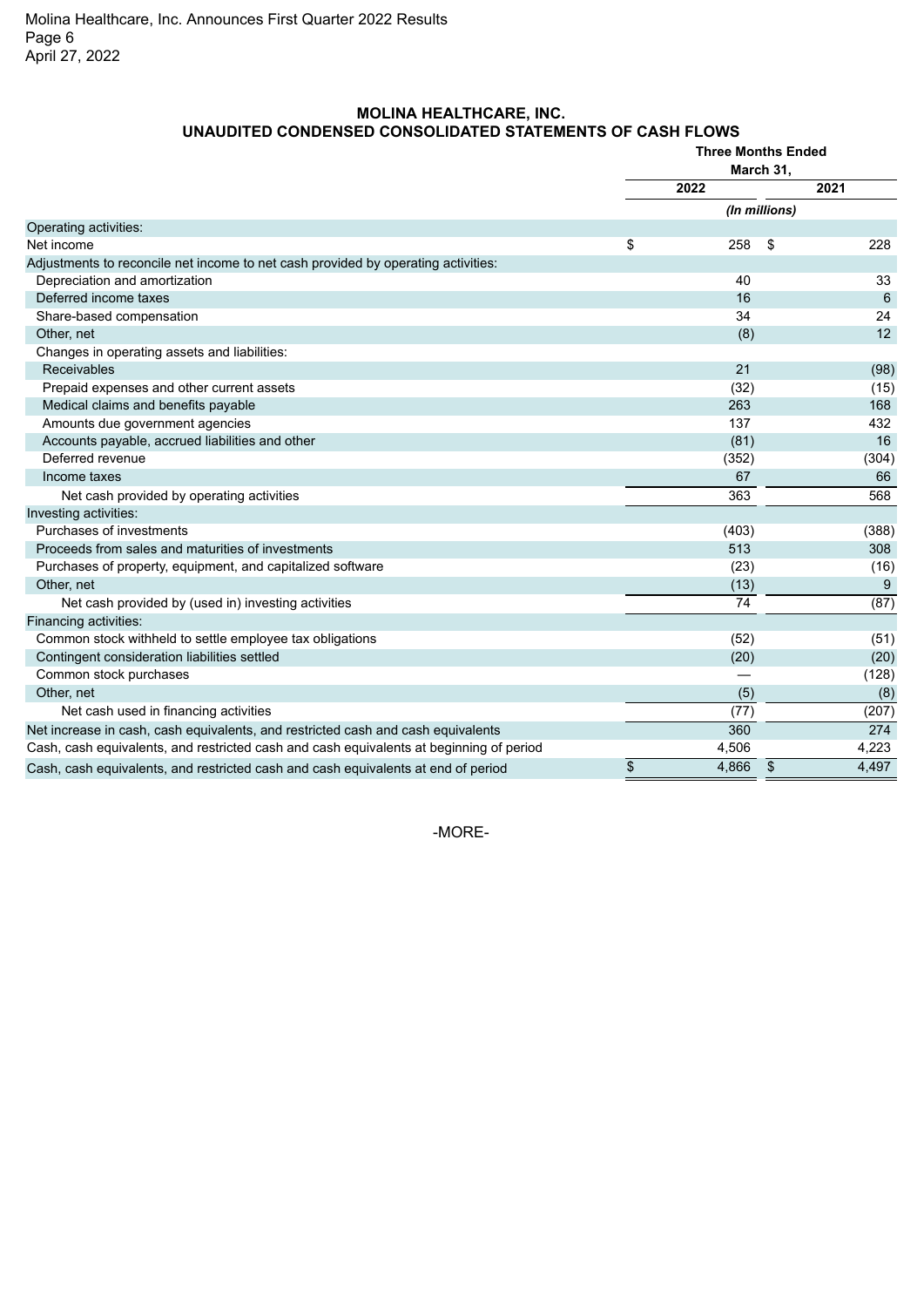#### **MOLINA HEALTHCARE, INC. UNAUDITED SEGMENT DATA** *(Dollars in millions)*

|                                      | March 31,<br>2022 | December 31,<br>2021 | March 31,<br>2021 |
|--------------------------------------|-------------------|----------------------|-------------------|
| <b>Ending Membership by Segment:</b> |                   |                      |                   |
| Medicaid                             | 4,566,000         | 4,329,000            | 3,859,000         |
| Medicare                             | 148,000           | 142.000              | 126,000           |
| Marketplace                          | 371.000           | 728,000              | 620,000           |
| Total                                | 5,085,000         | 5,199,000            | 4,605,000         |

|                 | Three Months Ended March 31,     |    |                          |             |    |                                  |     |                          |                      |
|-----------------|----------------------------------|----|--------------------------|-------------|----|----------------------------------|-----|--------------------------|----------------------|
|                 | 2022                             |    |                          |             |    | 2021                             |     |                          |                      |
|                 | <b>Premium</b><br><b>Revenue</b> |    | <b>Medical</b><br>Margin | $MCR$ $(1)$ |    | <b>Premium</b><br><b>Revenue</b> |     | <b>Medical</b><br>Margin | $MCR$ <sup>(1)</sup> |
| <b>Medicaid</b> | \$<br>5.980                      | \$ | 710                      | 88.1 %      | \$ | 4.840                            | \$. | 604                      | 87.5 %               |
| Medicare        | 943                              |    | 128                      | 86.5        |    | 799                              |     | 77                       | 90.3                 |
| Marketplace     | 608                              |    | 130                      | 78.6        |    | 667                              |     | 151                      | 77.3                 |
| Consolidated    | 7.531                            | S  | 968                      | 87.1 %      |    | 6,306                            |     | 832                      | 86.8%                |

(1) The MCR represents medical costs as a percentage of premium revenue.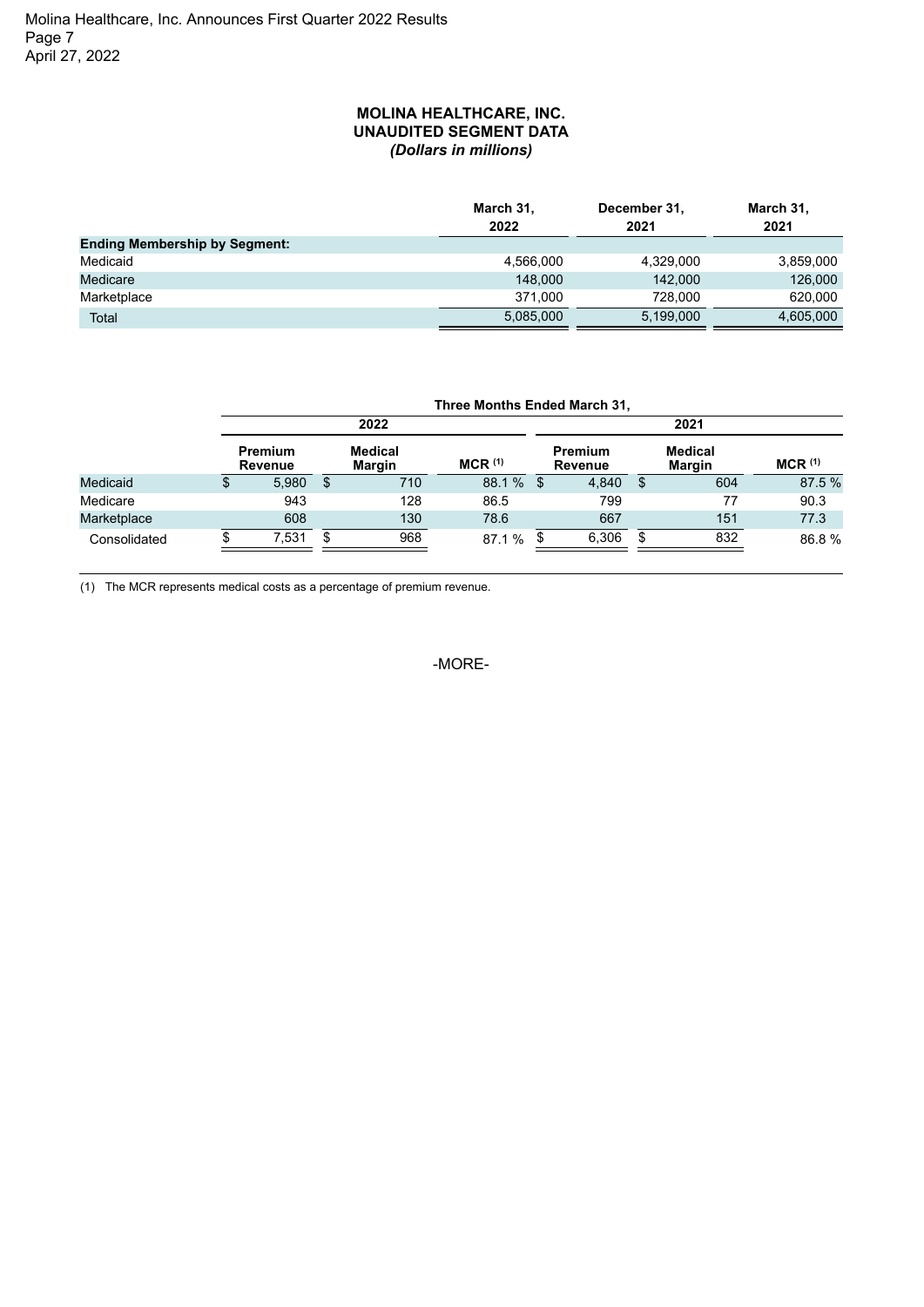\_\_\_\_\_\_\_\_\_\_\_\_\_\_\_\_\_\_

#### **MOLINA HEALTHCARE, INC. CHANGE IN MEDICAL CLAIMS AND BENEFITS PAYABLE** *(Dollars in millions)*

The Company's claims liabilities include additional reserves to account for moderately adverse conditions based on historical experience and other factors including, but not limited to, variations in claims payment patterns, changes in utilization and cost trends, known outbreaks of disease, and large claims. The Company's reserving methodology is consistently applied across all periods presented. The amounts displayed for "Components of medical care costs related to: Prior year" represent the amounts by which the original estimates of claims and benefits payable at the beginning of the year were more than the actual liabilities based on information (principally the payment of claims) developed since those liabilities were first reported. The following table presents the components of the change in medical claims and benefits payable for the periods indicated:

|                                                        |             | <b>Three Months Ended</b><br>March 31, |       |  |
|--------------------------------------------------------|-------------|----------------------------------------|-------|--|
|                                                        |             |                                        |       |  |
|                                                        | 2022        | 2021                                   |       |  |
|                                                        |             | <b>Unaudited</b>                       |       |  |
| Medical claims and benefits payable, beginning balance | 3,363<br>\$ | - \$                                   | 2,696 |  |
| Components of medical care costs related to:           |             |                                        |       |  |
| Current year                                           | 6,769       |                                        | 5,668 |  |
| Prior year                                             | (206)       |                                        | (194) |  |
| Total medical care costs                               | 6,563       |                                        | 5,474 |  |
| Payments for medical care costs related to:            |             |                                        |       |  |
| Current year                                           | 4,197       |                                        | 3,513 |  |
| Prior year                                             | 2,199       |                                        | 1,781 |  |
| Total paid                                             | 6,396       |                                        | 5,294 |  |
| Acquired balances, net of post-acquisition adjustments |             | (25)                                   | (25)  |  |
| Change in non-risk and other provider payables         |             | 96                                     | (12)  |  |
| Medical claims and benefits payable, ending balance    | 3,601       | S                                      | 2,839 |  |
|                                                        |             |                                        |       |  |
| Days in Claims Payable (1)                             |             | 51                                     | 48    |  |

(1) The Company calculates Days in Claims Payable using claims incurred but not paid, or IBNP, and other fee-for-service payables included in medical claims and benefits payable, and quarterly fee-for-service related costs included in medical care costs within the Company's consolidated financial statements.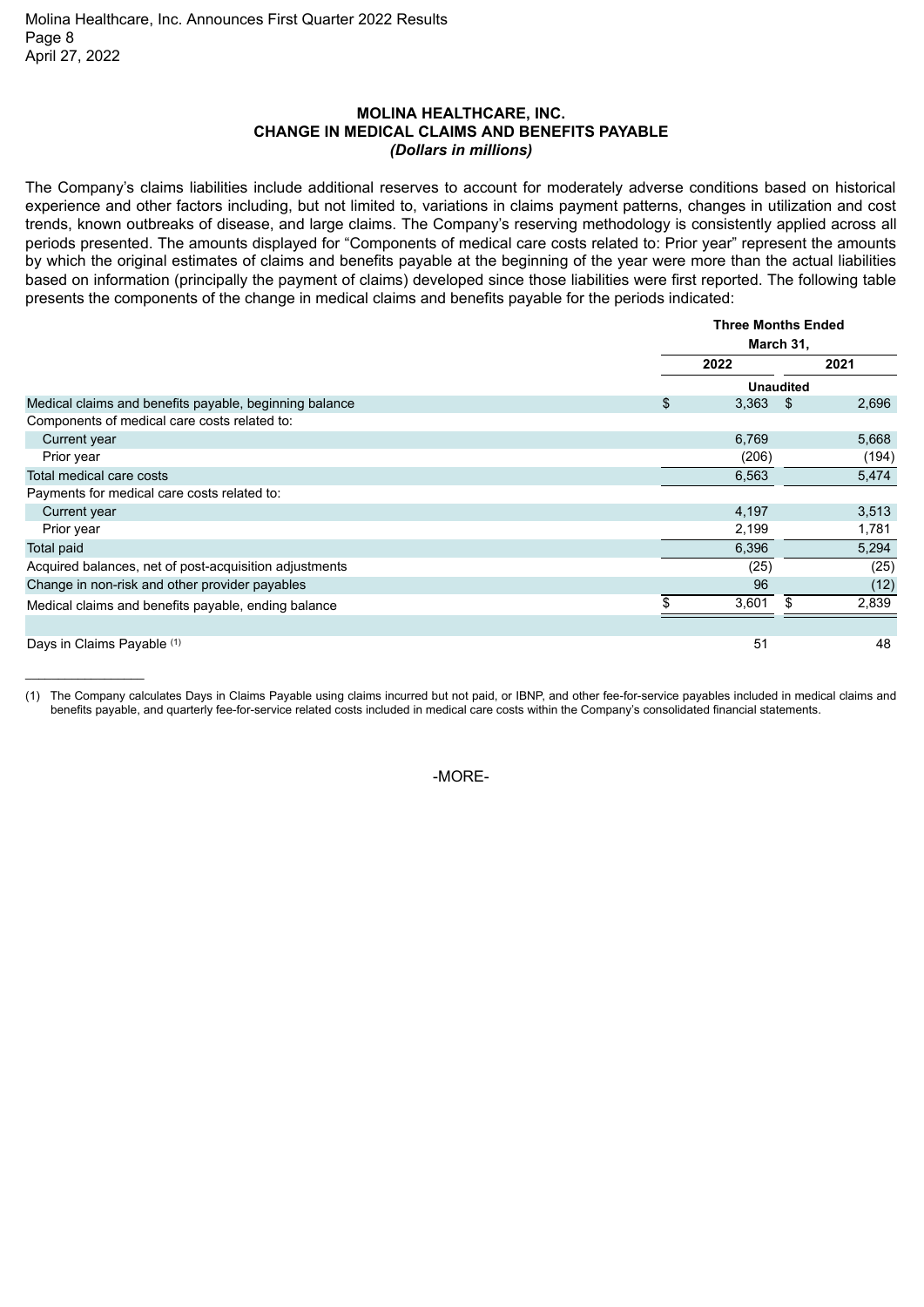#### **MOLINA HEALTHCARE, INC. RECONCILIATION OF UNAUDITED NON-GAAP FINANCIAL MEASURES** *(In millions, except per diluted share amounts)*

The Company believes that certain non-GAAP (generally accepted accounting principles) financial measures are useful supplemental measures to investors in comparing the Company's performance to the performance of other public companies in the health care industry. The non-GAAP financial measures are also used internally to enable management to assess the Company's performance consistently over time. These non-GAAP financial measures, presented below, should be considered as supplements to, and not as substitutes for or superior to, GAAP measures.

**Adjustments** represent additions and deductions to GAAP net income as indicated in the table below, which include the noncash impact of amortization of acquired intangible assets, acquisition-related expenses, and the impact of certain expenses and other items that management believes are not indicative of longer-term business trends and operations.

**Adjusted G&A Ratio** represents the GAAP G&A ratio, recognizing adjustments.

**Adjusted net income** represents GAAP net income recognizing the adjustments, net of tax. The Company believes that adjusted net income is helpful to investors in assessing the Company's financial performance.

**Adjusted net income per diluted share** represents adjusted net income divided by weighted average common shares outstanding on a fully diluted basis.

**Adjusted after-tax margin** represents adjusted net income, divided by total revenue.

| 2021                     |  |  |
|--------------------------|--|--|
| <b>Per Diluted Share</b> |  |  |
| 3.89                     |  |  |
|                          |  |  |
| 0.36                     |  |  |
| 0.21                     |  |  |
| 0.15                     |  |  |
| 0.72                     |  |  |
| (0.17)                   |  |  |
| 0.55                     |  |  |
| 4.44                     |  |  |
|                          |  |  |

<sup>(1)</sup> Reflects non-recurring costs associated with acquisitions, including various transaction and integration costs.

\_\_\_\_\_\_\_\_\_\_\_\_\_\_\_\_\_\_

(2) The three months ended March 31, 2022 includes certain non-recurring costs associated with disposal of fixed assets. The three months ended March 31, 2021 includes change in premium deficiency reserves, loss on sale of property, and restructuring costs.